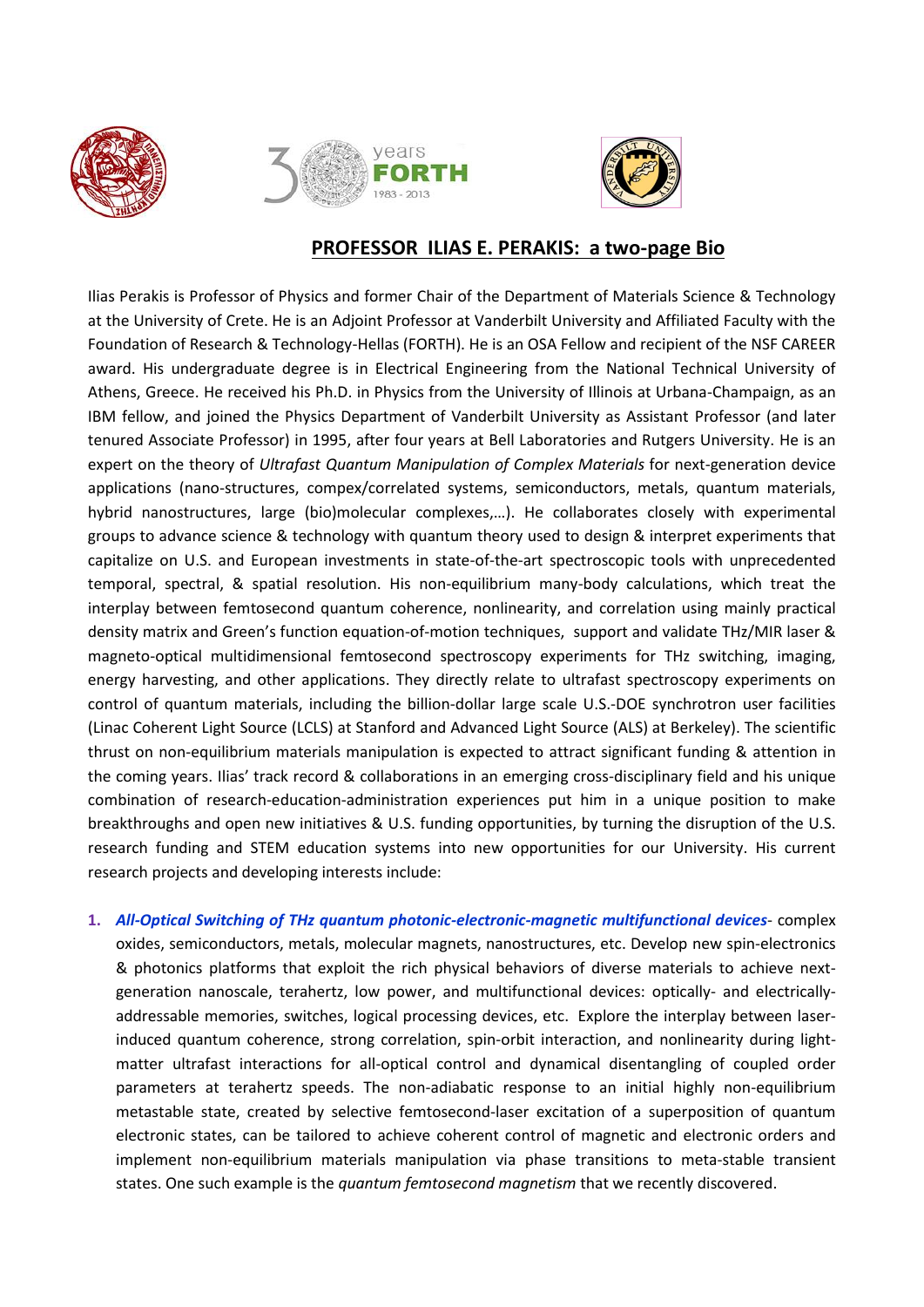- **2.** *Organic, hybrid organic/inorganic, and 2D-crystal/graphene photonics*: Micro- and nano-devices based on organic, large molecular, 2D-crystal, and hybrid structures enable low-cost nanoscale photonic integration together with novel functionalities. Use physical phenomena such as cavity QED, phononics, and Dirac electrons for inversion-less and infrared optical gain/lasing, spintronics, condensation, energy transfer via controlled exciton coupling to discrete modes & cavity photons, nano-photonics applications, etc. Near-infrared light emission in graphene, graphene quantum dots, ultrafast dynamics of Dirac electrons, optical gain from THz to ultraviolet frequencies and spintronics/spin-photonics in 2D-crystals. Implementing a *graphene laser*.
- 3. Non-equilibrium materials phases for rapid switching applications: Femtosecond photoinduced phase transitions in different materials, where the delicate balance of competing electronic/magnetic/superconducting ordered phases leads to complexity. How to tailor superpositions of charge/spin quantum mechanical states with ultra-short light pulses to induce and control nonequilibrium materials phases in iron-based superconductors, complex oxides, topological insulators, etc. How to disentangle coupled order parameters by bringing then off—equilibrium via femtosecond and THz photoexcitation and then monitoring their distinct dynamics with different isotropic or anisotropic ultrafast probes. Learning how to dissect complex order parameters in their individual components within the femtosecond temporal regime, far away from equilibrium, and simultaneously monitoring the dynamics of the different components.
- **4.** *Biological Spintronics:* Magnetic and light-harvesting properties of biological complexes & proteins, magnetic macromolecules, magnetic nanostructures & hybrid materials for novel light-harvesting architectures, coherent control of (bio)chemical reactions, ultrafast photoinduced spin-dependent quantum biology & chemistry, solar cell applications, signals of nano-magnetism in multi-dimensional femtosecond coherent spectroscopy.
- **5.** *Attosecond/Sub-femtosecond Science and Coherent Multi-dimensional Spectrocopy***:** ultra-short X-ray pulses, extreme nonlinear optics, imaging of complex & magnetic systems, biological complexes, and large molecules for possible applications in lithography, sensing of very short-lived species, and the development of instrumentation for attosecond and THz science.

Ilias' other passion is communicating Science, Technology, Engineering, and Math (STEM) to the general public and **all** students through innovation. He believes in *skill-oriented* Higher Education achieved by designing *active learning environments* that transform teaching "from a rhetoric of conclusions" into an "enquiry into enquiry". He implemented such ideas in the classroom through the curriculum intervention *"Conceptual Understanding, Scientific Explanations & Arguments In First Year University Physics: Development and evaluation of an intervention"*, whose success and impact on students was evaluated by a Ph.D. dissertation in the Department of Education at the University of Southampton, http://www.physics.uoc.gr/faculty/Chaimala thesis.pdf, and was highlighted as an innovation by the recent external review of the Physics Department in Crete. He is currently writing a textbook for Cambridge University Press entitled *"Ultrafast Processes in Condensed Matter Systems",* which will serve as the basis for an online STEM course and for teaching STEM via case-studies. Finally, Ilias combines research and STEM-education innovation with top-level administrative experience, as Department Chair of Materials Science, Associate Chair of Physics, Director of Undergraduate Studies, and coordinator of European Union research consortia (STREP consortium *HYSWITCH*).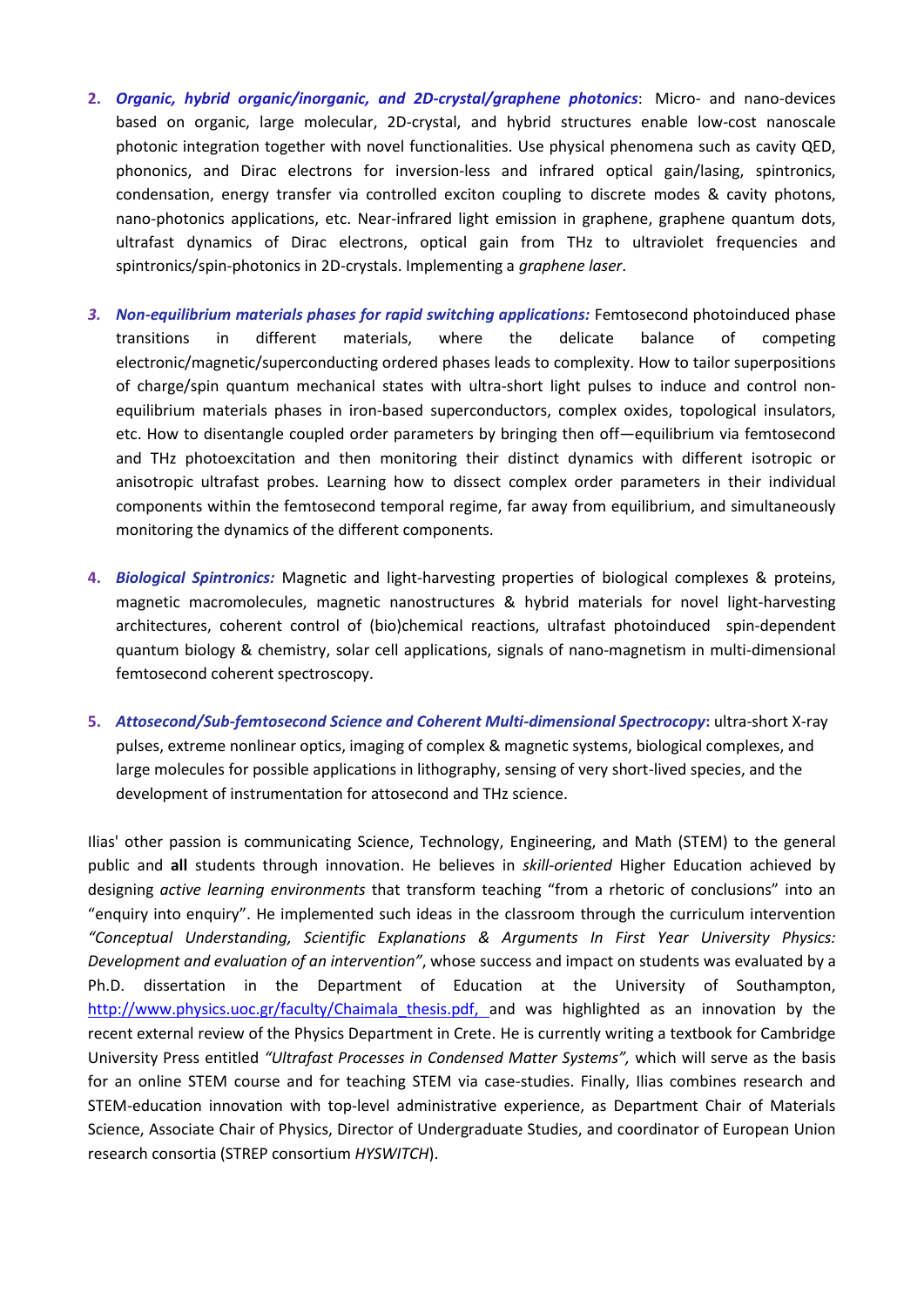# **PROFESSOR ILIAS E. PERAKIS**



Department of Physics, Univ. of Crete, Box 2208, Heraklion, Crete, 71003, Greece *E-mail*: [ilias@physics.uoc.gr,](mailto:ilias@physics.uoc.gr) [ilias.e.perakis@vanderbilt.edu](mailto:ilias.e.perakis@vanderbilt.edu)  *Office*: +30-2810-394259, *Secretary:* +30-2810-394300, *Fax*: +30-2810-394301 *Webpage:* <http://www.physics.uoc.gr/en/faculty/perakis.php> *LinkedIn:* <https://www.linkedin.com/pub/ilias-perakis/58/711/8b4> *Citizenship*: USA

## **EDUCATION AND TRAINING**

- *Ph.D. in Physics*, January 1992, University of Illinois at Urbana-Champaign, USA *Advisor: Prof. Yia-Chung Chang*
- *M.S. in Physics*, May 1988, University of Illinois at Urbana-Champaign, USA
- *B.S. in Electrical Engineering*, June 1986, National Technical University of Athens, Greece
- *Research Associate*, Department of Physics, Rutgers University, Piscataway, NJ, USA, *1993-1995 Advisor: Prof. Shirley A. Jackson*
- *Postdoctoral member of technical staff*, Bell Laboratories, Murray Hill, NJ, USA, *1991-1993. Advisors: Profs. Chandra M. Varma, Wayne H. Knox, Andrei Ruckenstein, and Daniel S. Chemla,*
- *Teaching & Research Assistant,* Department of Physics, University of Illinois at Urbana-Champaign, USA *(1987-1991).*

## **ACADEMIC POSITIONS**

- *Professor,* Department of Physics, University of Crete, Greece *(2009-present).*
- *Adjoint Professor,* Department of Physics, Vanderbilt University, Nashville, TN, USA *(2007-present).*
- *Associate Professor,* Department of Physics*,* Vanderbilt University, Nashville, TN, USA *(2002).*
- *Assistant Professor,* Department of Physics*,* Vanderbilt University, Nashville, TN, USA *(1995-2002).*
- *Associate Professor,* Department of Physics, University of Crete, Greece *(2000-2009).*
- *Affiliated Researcher*, Materials Science Division, Institute of Electronic Structure and Laser (IESL), Foundation for Research and Technology-Hellas (FO.R.T.H), Heraklion, Crete, Greece *(2000-present).*
- *Visiting Professor,* Boston University, Boston, MA, USA *(*Summer *2011).*
- *Visiting Professor,* Oakridge National Laboratory, Oakridge, TN, USA *(1996–1998).*
- *Visiting Professor,* Louis Pasteur University and CNRS Strasbourg, France *(1997 and 2012-2013).*
- *Consultant*, Advanced Photonics Research Department, Bell Laboratories, Holmdel, NJ, USA *(1993- 1994).*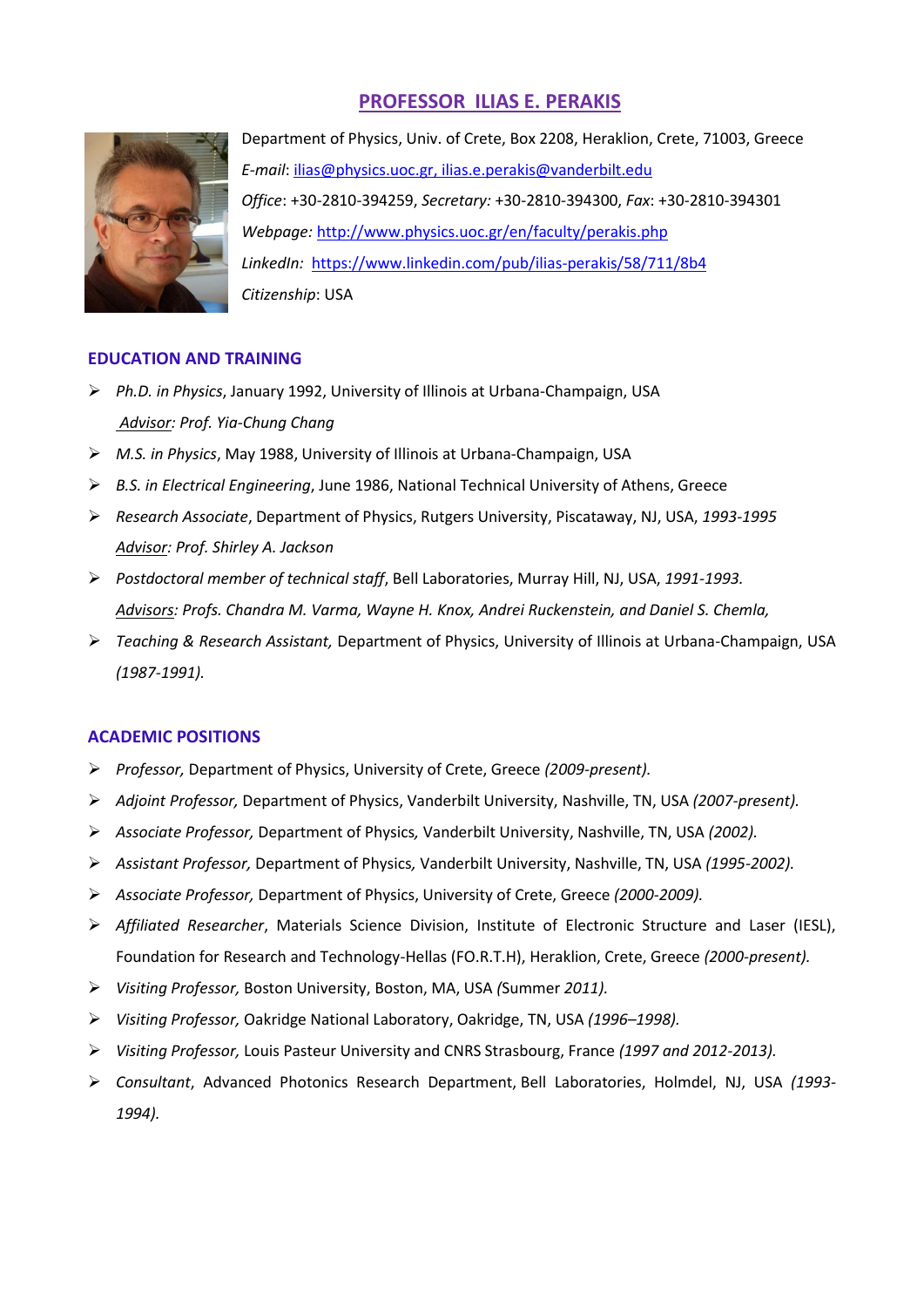## **ADMINISTRATION**

- 1. *Chair,* Department of Materials Science & Technology, University of Crete *(2009-2010).*
- 2. *Associate Chair,* Department of Physics, University of Crete *(2007-2009).*
- 3. *Director of Undergraduate Studies*, Department of Physics. University of Crete *(2005-2008).*
- 4. *Coordinator* of consortium HYSWITCH, European Union Specific Targeted Research Project (STREP) "*Tunable Josephson Dots*" (*2006–2009*, a >2M € project).
- 5. *Coordinator* of Undergraduate Student Practical Training Program, Physics Department, University of Crete-funded by the Greek ministry of Education and the European Union (*2006–2008* and *2010 present*).

## **AWARDS AND HONORS**

- 1. Fellow of the Optical Society of America "*for contributions to the many-body theory of the coherent optical properties of semiconductors and metals"* (*2011*).
- 2. National Science Foundation CAREER award "*Coulomb–induced Dynamics in the Non-linear Optical Spectra of Low-Dimensional Systems: Beyond Mean Field Theory"* (ranked #1 in the program out of 87, *1997*).
- 3. U.S. Department of Energy, Faculty Research Participation award at Oakridge National Lab (*1996– 1998*).
- 4. I.B.M. Pre-doctoral Fellow, University of Illinois-Urbana (*1989–1991*).
- 5. University of Illinois Jordan Asketh Award (*1989*).
- 6. Honor Society of Phi Kappa Phi (*1988*).
- 7. Greek National Team, International Mathematical Olympiad, Washington DC (*1981*).
- 8. Technical Chamber of Greece (TEE) fellowships for exceptional performance in undergraduate studies.
- 9. Scholarships from the Greek National Scholarship Foundation for performance in undergraduate studies.
- 10. Second prize in the National high-school competition of the Mathematical Society of Greece (*1981*).

#### **SCIENTIFIC PROFILE AND INTERESTS**

- 1. Theoretical Condensed Matter Physics, with emphasis on non-equilibrium and quantum phenomena.
- 2. Computational Materials Science, with emphasis on material-laser nonlinear interactions.
- 3. Theory of Optical, Electronic, Photonic, and Magnetic properties of Complex Materials, with emphasis on ultrafast dynamics and non-equilibrium manipulation.
- 4. Multi-dimensional Coherent Ultrafast Spectroscopy of Quantum Materials and Nanostructures.
- 5. Femto-/Atto-second Science, Rapid Photo-induced Phase Transitions with THz, MIR, & X-ray pulses.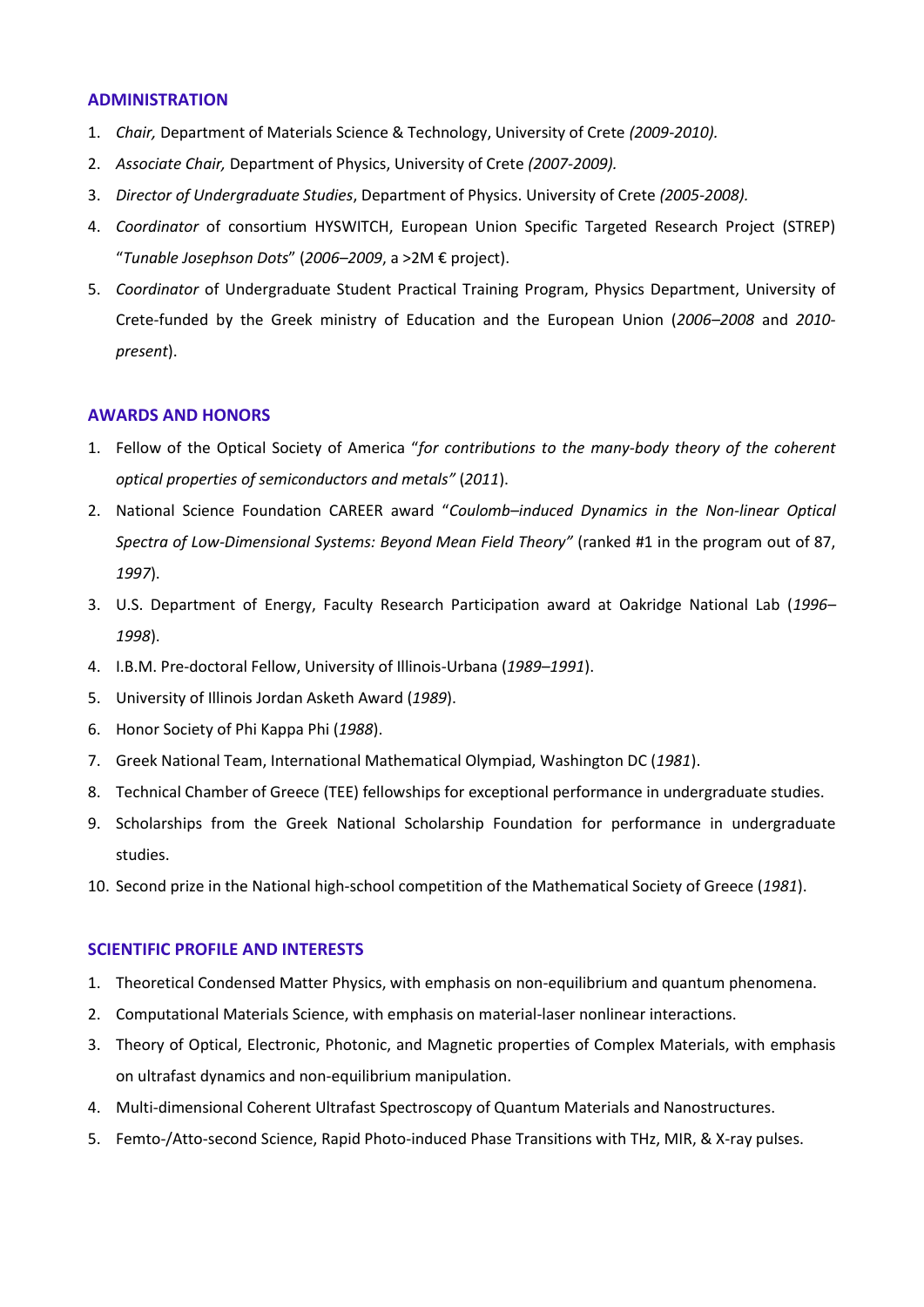- 6. All-Optical, Coherent, and Non-thermal Control of Spin & Charge Excitations in Nanostructures, Complex Oxides, Quantum Materials, Multiferroics, Iron-based Superconductors, Topological Insulators, Charge/Spin Density Wave Materials, Bio-Materials, Two-dimensional Crystals.
- 7. All-Optical Ultrafast Switching & Modulation of Magnetic, Superconducting, and Structural Properties.
- 8. Ultrafast Photonics and Bio-Photonics, Spin-dependent Quantum Biology.
- 9. Spectroscopy of Many–body Processes in Nanostructures and Two–Dimensional Electron Gas systems.
- 10. Apply Quantum Optics and Quantum Information Concepts to Condensed Matter Science
- 11. Innovative STEM Teaching, Science Communication, Online Education, and Innovative Course Design.

## **PROFESSIONAL ACTIVITIES**

- *Co–author* of textbook *"Ultrafast Processes in Condensed Matter Systems",* Cambridge University Press (in preparation). In the future, we plan to use this unique book, which applies to several disciplines of science and engineering, for online STEM education via case studies and for training graduate students.
- *Organizer* of the International Workshop *"Non-equilibrium Dynamics in Interacting Systems*" at the Max-Planck Institut fur Physik Komplexer Systeme in Dresden, Germany, April 18 - May 05 (*2006*).
- *Organizer* of the symposium "*Spin Photonics: Light-spin interactions in semiconductors, metals, and quantum dots*" at the International Conference on Quantum Electronics and Laser Science (CLEO/IQEC) of the Optical Society of America (OSA), San Francisco, CA, USA (*2004*).
- *Organizer* of Symposium U "*Ultrafast Non–linear Optical Phenomena*" at the Materials Research Society Fall 2000 Meeting (MRS 2000), Boston, MA, USA (*2000*).
- *Co–organizer* of the *International Conference on Condensed Matter Theories XXII*, Nashville, USA *(1998).*
- *Editor* of book *"Condensed Matter Theories"* Vol. 14, Nova Science Publishers (*2001*).
- *Program Committee Member* at the CLEO conference of the Optical Society of America (OSA), committee on *"Optical Interactions with Condensed Matter and Ultrafast Phenomena" (2013).*
- *Program Committee Member* at the International Conference on Quantum Electronics and Laser Science (CLEO/QELS) of the Optical Society of America (OSA), committee on *"Ultrafast Dynamics" (2007).*
- *Program Committee Member* at the International Conference on Quantum Electronics (IQEC07) of the Optical Society of America (OSA), committee on *"Nonlinear Optics and Ultrafast Phenomena" (2007).*
- *Founding Member of the Science Advisory Committee, Institute for Complex Adaptive Matter*, Los Alamos National Laboratory, USA (*1998*).
- *Referee* for the European Research Council (ERC), the US National Science Foundation (NSF), and many peer–reviewed scientific journals (Nature, Science, Physical Review Letters, Physical Review B, Applied Physics Letters, Solid State Communications, Chemical Physics, Optics Letters, and others).
- *Member,* Optical Society of America (OSA) and American Physical Society (APS).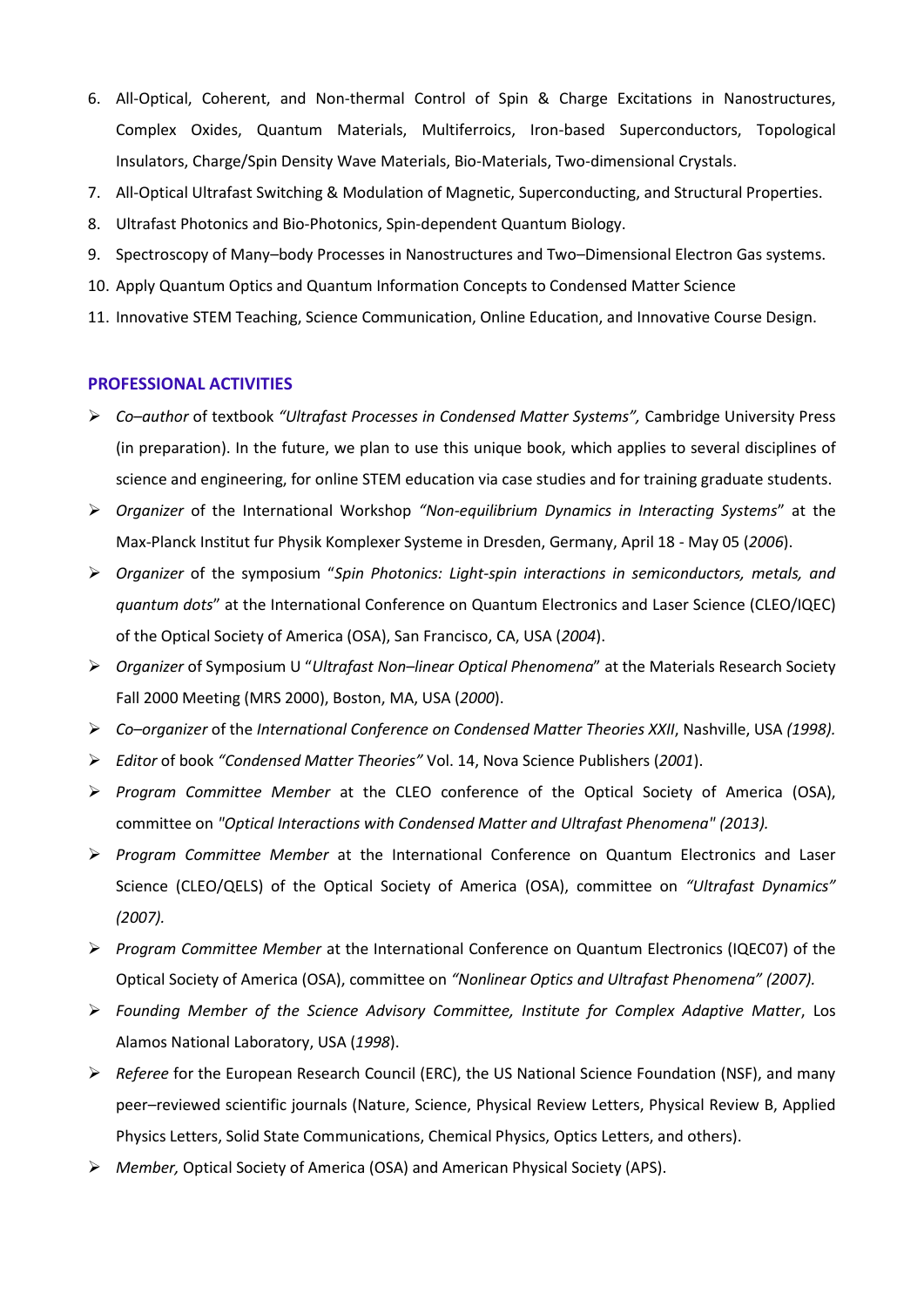## **FUNDED PROJECTS**

- 1. **EU***-REGPOT program "CCQCN: Crete Center for Quantum Complexity and Nanotechnology"* (2013 2017, co-PI, ~5M€ funding for 4 years, [http://qcn.physics.uoc.gr/,](http://qcn.physics.uoc.gr/) FP7-REGPOT-2012-2013-1 under grant agreement No. 316165).
- 2. **EU/Greece***-"Nano-photonic Semiconductor Devices"*, Thales program NANOPHOS (2012-2015, co-PI in consortium of three institutions, 500,000€ budget, responsible for modeling of electrically-pumped polariton light-emitting devices- LED and laser- in inorganic, organic, & hybrid nano-structured and quantum dot light-emitting devices).
- 3. **EU***-"Hybrid Organic–Inorganic Nanostructures for Photonics and Optoelectronics"*, European Union Initial Training Network (ITN) ICARUS, FP7-237900 (2009–2012, co-PI, 200,000€ budget for Crete node, polariton relaxation and lasing in organic microcavities).
- 4. **EU***-* "*Tunable Josephson Dots*", European Union Specific Targeted Research Project (STREP) HYSWITCH, FP6-517467 (2006–2009) (500,000€ budget, PI and coordinator of the entire 2M€ budget multi-country European consortium, correlation effects on non-equilibrium quantum transport and optical properties).
- 5. **EU***-"The Physics of Hybrid Organic–Inorganic Heterostructures for Photonics and Telecommunications*", European Union Research Training Network (RTN) HYTEC, HPRN–CT–2002–00315 (2003–2006) (PI, 200,000€ budget for Crete node, polariton luminescence in J-aggregate microcavities).
- 6. **NSF***- "Coulomb–induced Dynamics in the Non–linear Optical Spectra of Low Dimensional Systems*: *Beyond Mean Field Theory*", National Science Foundation CAREER award, ECS–9703453 (1997–2001, PI, budget of \$250,000).
- 7. **DARPA/ONR**-"*Spintronics and Spin–Photonics in Ferromagnetic InAs/GaAb–Based Heterostructures*", part of Vanderbilt University node of US DARPA/ONR spintronics consortium (2001-2004, co-PI with budget of ~\$200,000).
- 8. **Greece***-* "*IRAKLITOS Program", Greek Ministry of Education*, support of Ph.D. student M. Kapetanakis (2003–2007)*.*
- 9. **NSF***-"Optical Processing of Information in Doped Semiconductors*", National Science Foundation International Travel award #0605801 with Prof. Carlo Piermarocchi at Michigan State University (co-PI, \$12,000, 2007–2009).
- 10. **Greece***-Coordinator of Undergraduate Student Practical Training Program* for the Physics Department, University of Crete-funded by the Greek ministry of Education and the European Union (*2006–2008* and *2010-present,* PI, Physics Department budget of ~170,000€).
- 11. **Japan***-Advanced Research Laboratory, Hitachi Ltd*: Research grant of \$20K (PI, 1998-2000).
- 12. As Chair of the Department of Materials Science & Technology, I was able to almost double the annual budget received from the University of Crete and to secure a new building to host the Department and its activities.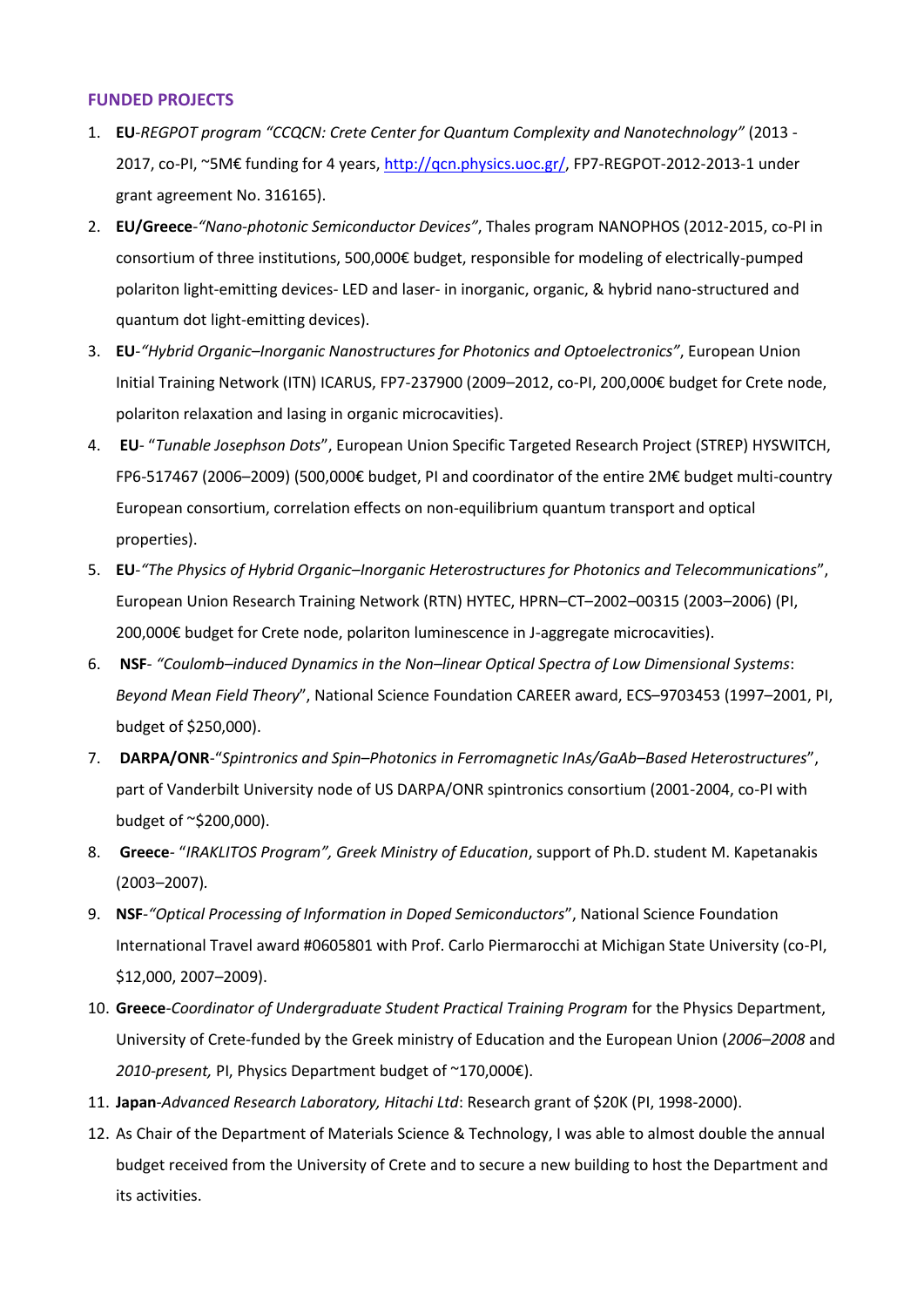## **SELECT INVITED TALKS (2013-2000)**

- 1. *"Ultrafast Phenomena and Nanophotonics XVIII"* conference, part of SPIE OPTO, San Francisco, USA [http://spie.org/app/program/index.cfm?fuseaction=conferencedetail&symposium=PW14O&conferenc](http://spie.org/app/program/index.cfm?fuseaction=conferencedetail&symposium=PW14O&conference_id=2025597) [e\\_id=2025597](http://spie.org/app/program/index.cfm?fuseaction=conferencedetail&symposium=PW14O&conference_id=2025597) (invited talk, February 2014).
- 2. UMC 2013 *"Ultrafast Magnetism Conference"* [http://umc2013.u-strasbg.fr/,](http://umc2013.u-strasbg.fr/) Strasbourg, France (invited talk, October 2013). This event is the first in a series of conferences on ultrafast magnetism that will be held every two years in different cities worldwide.
- 3. XXIX Panhellenic Conference on Solid State Physics and Materials Science, Athens, Greece (invited talk, September 2013),<http://physics.ntua.gr/xxix-pcssp/>
- 4. *APS March Meeting of the American Physical Society*, Baltimore, USA (invited talk, March 2013), <http://meetings.aps.org/Meeting/MAR13/Event/188155>
- 5. *Gordon Research Conference* on "Ultrafast Phenomena in Cooperative Systems", Galveston, Texas, USA (invited talk, February 2012),<http://www.grc.org/programs.aspx?year=2012&program=ultrafast>
- 6. *Fundamental Optical Processes in Semiconductors (FOPS 2011*), Lake Junaluska, North Carolina, USA (invited talk, August 2011), <http://www.fops2011.phyast.pitt.edu/>
- 7. *9th Optics of Surfaces and Interfaces (OSI9) International Conference*, Akumal, Mexico (invited talk, September 2011).
- 8. *Gordon Research Conference* on "Ultrafast Phenomena in Cooperative Systems", Il Ciocco, Italy (invited talk, February 2008).
- 9. *APS March meeting of the American Physical Society*, New Orleans, Louisiana, USA, (March 2008, invited talk delivered by Dr. J. Wang).
- 10. *International Workshop on "Nanoscopic Transport: quantum noise, Josephson junctions, and molecular electronics"*, Freiburg, Germany (November 2007).
- 11. *Fundamental Optical Processes in Semiconductors (FOPS 2007*), Big Sky, Montana, USA (invited talk, July 2007).
- 12. *Keynote address* of the 10th joint conference of the Greek and Cypriot Physical Societies, "*Innovative Teaching Approaches at the Physics Department of the University of Crete"* (March 2007).
- 13. *International Workshop on Spin Currents*, Sendai, Japan (invited talk, February 2007).
- 14. *International Workshop on "Non-equilibrium Dynamics in Interacting Systems"*, Max Planck Institute fur Physik Komplexer Systeme, Dresden, Germany (April 2006) [http://www.mpipks](http://www.mpipks-dresden.mpg.de/~neqdis06/)[dresden.mpg.de/~neqdis06/](http://www.mpipks-dresden.mpg.de/~neqdis06/)
- 15. *8th International Workshop on "Nonlinear Optics and Excitation Kinetics Semiconductors" (NOEKS 8)*, Muenster, Germany (February 2006).
- 16. Harrington Symposium on *Solid State Cavity Quantum Electrodynamics* in Austin, Texas (2006).
- 17. International School & Workshop on *"Modern Problems of Spin* Dynamics", Strasbourg, France (2006).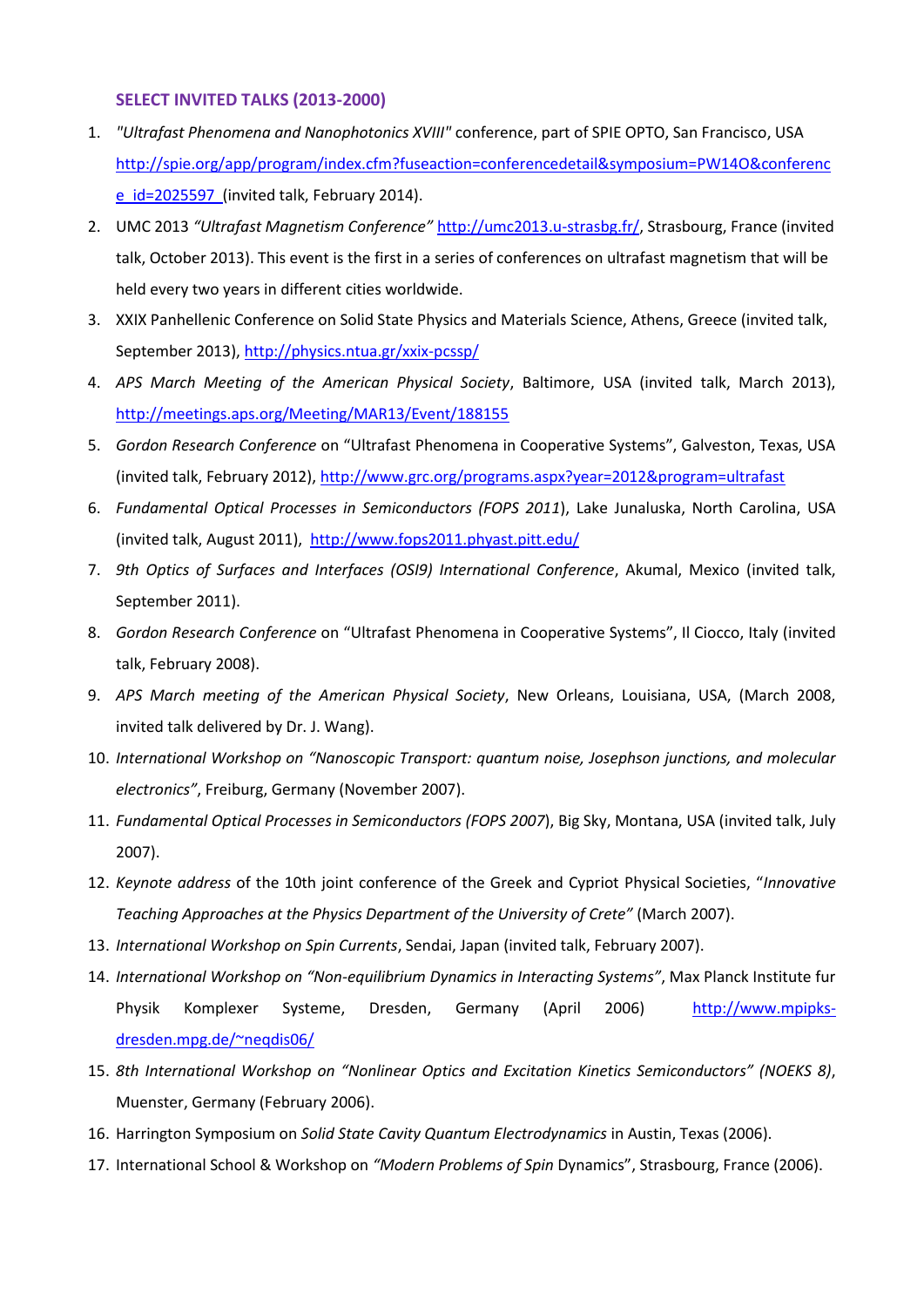- 18. *20th General Conference of the Condensed Matter Division of the European Physical Society*, Prague, Czech Republic (July 2004, talk delivered by Dr. Chovan).
- *19. Organizer* , symposium entitled "*Spin Photonics: Light-spin interactions in semiconductors, metals, and quantum dots*" at the International Conference on Quantum Electronics *(CLEO/IQEC)* meeting of the Optical Society of America, San Francisco, CA, USA (2004).
- 20. Optical Society of America *"Quantum Electronics and Laser Science Conference" (CLEO/QELS)*, Baltimore, USA (June 2003).
- 21. *7th International Workshop on "Nonlinear Optics and Excitation Kinetics in Semiconductors" (NOEKS 7)*, Karlsruhe, Germany (invited talk, February 2003).
- 22. *"Nanophase" Euroconference*, Erice, Sicily, Italy (invited talk, July 2002).
- 23. *Gordon-Kenan Summer School and Gordon Conference*, Bristol, Rhode Island, USA (invited talk, June 2002).
- 24. Optical Society of America *"Quantum Electronics and Laser Science Conference" (CLEO/QELS),* Baltimore, USA (invited talk, May 2001).
- 25. *Onassis 2001 Lectures in Chemistry and Physics*, Heraklion, Crete (July 2001).
- 26. SPIE's *"International Symposium on Optoelectronics 2001"*, San Jose, CA, USA (January 2001).
- 27. Materials Research Society Fall Meeting (*MRS 2000*), Boston, MA, USA (November 2000).
- 28. *APS March Meeting of the American Physical Society*, Minneapolis, MN, USA (invited talk, March 2000).
- 29. Optical Society of America "*Quantum Electronics and Laser Science Conference" (CLEO/QELS*), San Francisco, CA (invited talk, May 2000).
- 30. International Conference on "Induced Cooperative Phenomena", Berkeley, CA, USA (June 2000).
- 31. Colloquia and Seminars in many U.S. and European Universities.
- 32. Contributed talks in many international conferences and workshops.

#### **POSTDOCTORAL RESEARCH ASSOCIATES**

- 1. Prof. T. V. Shahbazyan (*1997–2002*), currently full Professor, Jackson State University, USA, <http://www.jsums.edu/physics/tigran-shahbazyan-ph-d/>
- 2. Prof. J. Chovan (*2003–2007*), currently Assistant Professor, Matej Bel Univ., Banska Bystrica, Slovakia.
- 3. Dr. M. Kapetanakis (*2010*), currently postdoctoral research associate at Oakridge National Laboratory, USA.
- 4. Dr. J. Karadamoglou (*2006–2008*), currently physics teacher in Greek Public High School system.
- 5. Dr. L. Mouchliadis (*2010–present*).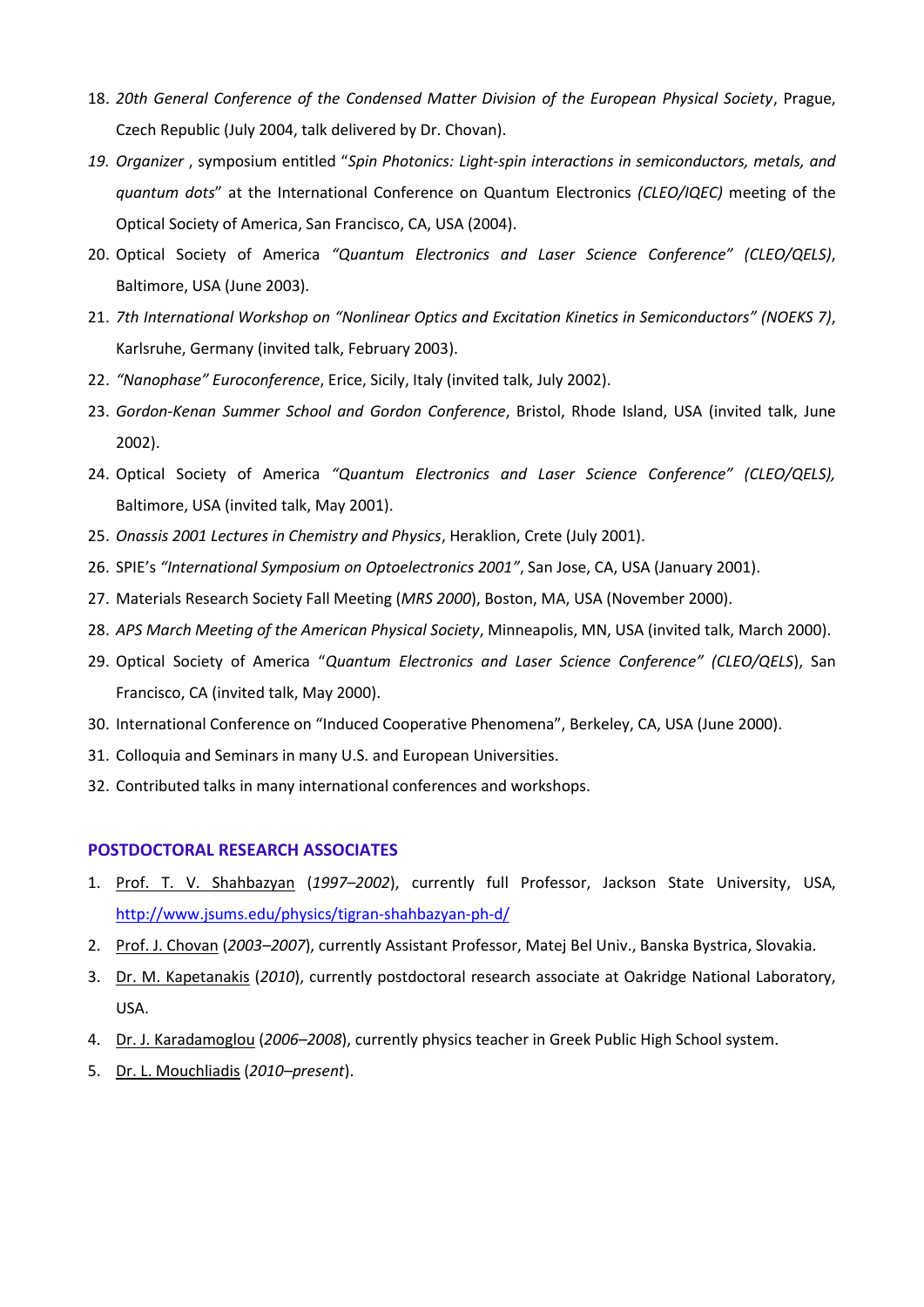### **Ph.D. STUDENTS**

- 1. Dr. E. Kavousanaki, *PhD 2007*, University of Crete. Currently researcher at Femtosecond Spectroscopy Unit, Okinawa Institute of Science and Technology, Okinawa, Japan. Previously research associate at University of Konstanz, Germany (G. Burkard group) and at the University of California, Irvine, USA (S. Mukamel group).
- 2. Dr. M. Kapetanakis, *PhD 2007*, University of Crete. Currently postdoctoral research associate at Oakridge National Laboratory, Oakridge, TN, USA (S. Pantelides group).
- 3. Dr. N. Primozich, *PhD 2000*, Vanderbilt University. Currently employed in private sector, Japan.
- 4. Dr. A. Getter, *PhD 1998*, Rutgers Univ. (co-advisor with Prof. Shirley A. Jackson). Currently employed in private sector, USA.
- 5. Prof. K.M. Dani, *PhD 2006*, University of California, Berkeley (co–advisor with Prof. Daniel S. Chemla). Currently Assistant Professor at Okinawa Institute of Science and Technology in Okinawa, Japan, previously postdoctoral research Fellow at Los Alamos National Laboratory, USA (group of A. Taylor).
- 6. Dr. F. Chaimala, *PhD 2009*, Department of Education, University of Southampton (co–advisor with Prof. Mary Ratcliffe, Ph.D. dissertation based on my educational/innovative teaching activities in Crete). Currently researcher at FORTH.
- 7. Mr. M. Karadimitriou (*2007–present*).
- 8. Mr. P. C. Lingos (*2013-present*).

#### **DIPLOMA THESIS UNDERGRADUATE STUDENTS**

A. Manousaki (2004), G. Christou (2008), P. C. Lingos (2009), A. Giannakopoulos (2010).

## **TEACHING - University of Crete**

**PHYS 301***- Electromagnetism*[, http://ph301.edu.physics.uoc.gr](http://ph301.edu.physics.uoc.gr/) 

Advanced E&M junior year compulsory core course for physics majors.

#### **PHYS 351-** *Computational Physics*

Junior year computational physics elective course with projects.

#### **PHYS 441-** *Introduction to Condensed Matter Physics*

Senior year elective course introducing the basic concepts of condensed matter physics.

#### **PHYS 107***- Physics via Concept Grinders* (*"Ennoiotriveia"*)[, http://ph107.edu.physics.uoc.gr](http://ph107.edu.physics.uoc.gr/)

I designed this innovative, fully interactive freshman physics elective course described below. The goal is three-fold: (1) acquisition of deeper knowledge on science concepts and misconceptions (*content knowledge*)*,* (2) development of scientific explaining skills (*substantive knowledge*), and (3) enhancement of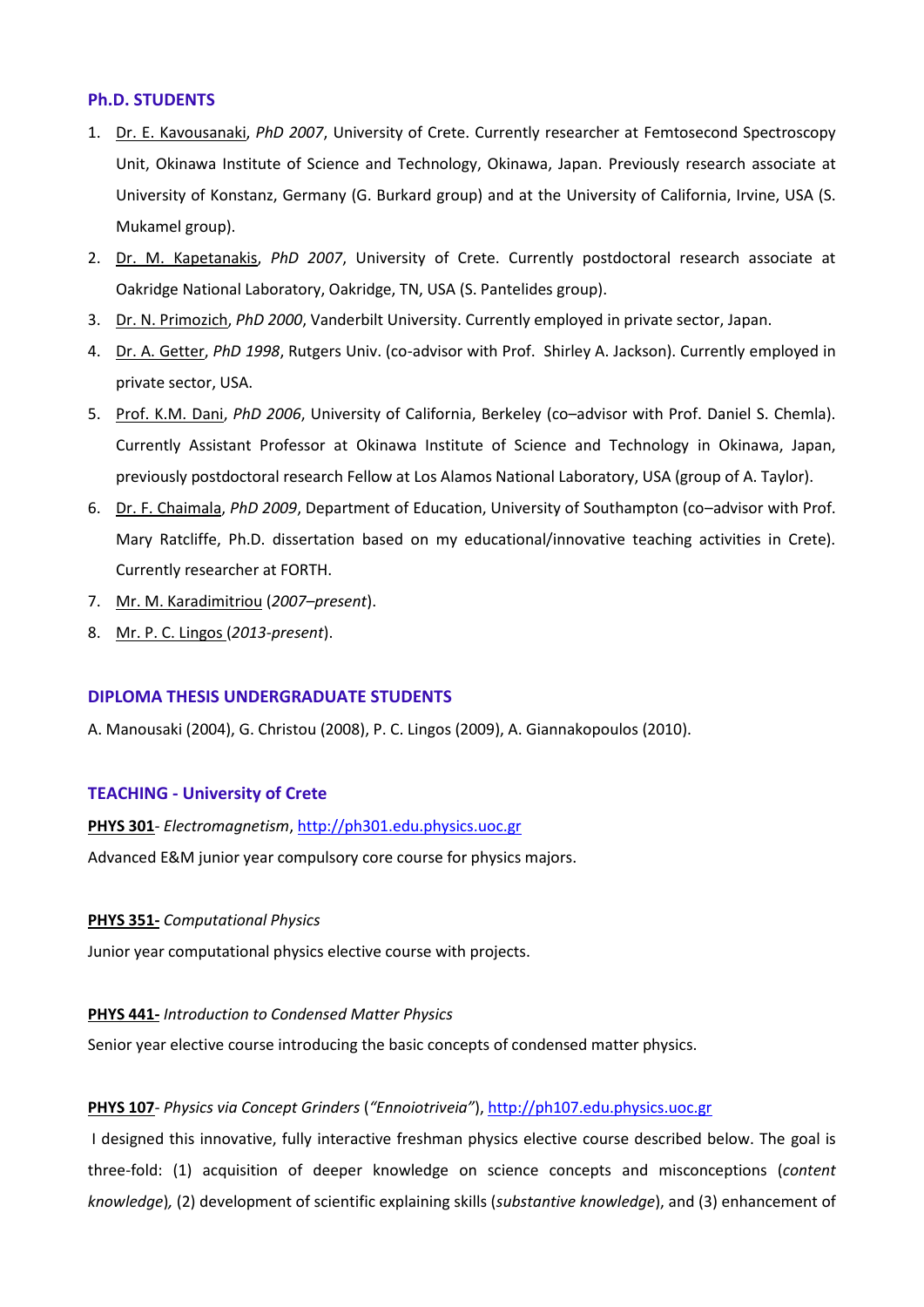arguing skills (*syntactic knowledge*). In addition to designing a successful tool for developing students' complex skills (explaining, argumentative, and critical thinking abilities) and for motivating them about STEM, this course is a part of a "poor man's" training program for prospective high-school teachers that I designed and run. The success of PHYS 107 in meeting its stated goals was documented by the PhD dissertation of Dr. F. Chaimala at the School of Education of the University of Southampton,

http://www.physics.uoc.gr/faculty/Chaimala thesis.pdf. The results of this research project were presented at various science education international conferences and were highlighted in the 2008 external review of the Physics Department by the Hellenic Quality Assurance Agency for Higher Education (the English version of their report can be found at

[http://www.adip.gr/index.php?option=com\\_content&view=article&id=77&Itemid=187&lang=en\)](http://www.adip.gr/index.php?option=com_content&view=article&id=77&Itemid=187&lang=en).

#### **BIOL 103***- Introductory Physics*

Introductory freshman Physics for Biology majors.

## **PHYS 793***- Practical Training in Teaching Physics,* [http://ph793.edu.physics.uoc.gr](http://ph793.edu.physics.uoc.gr/)

I designed and taught a course on teaching science to high-school students, which includes a weekly workshop and hands-on activities. The purpose of this course is to create a learning environment in the classroom and to combine it with practical hands-on experience in the field in order to develop students' teaching skills and prepare the future science teachers. It includes, among others, (1) discussion of common misconceptions that high-school students have about physics, (2) design of a structured plan for teaching two hours of physics in a local high-school, with connections to pedagogy theories and identified physics misconceptions, (3) teaching activities in local high-schools, and (4) novel activities inspired by the physics education research literature and designed to address recognized challenges of high-school students in learning science. This course is part of a "poor man's" training program for prospective high-school teachers that I put together on behalf of the Physics Department. It also serves as an outreach program for recruiting highschool students interested in STEM, by having them interact with the Physics students that take this course and by talking and getting to know me while I supervise the students' teaching in the highschool classroom.

## **PHYS 10-EP***- Scientist Citizen*,<http://ph10.edu.physics.uoc.gr/ep2006/> an[d http://ph10.edu.physics.uoc.gr](http://ph10.edu.physics.uoc.gr/)

I introduced, designed, and coordinated, on behalf of the Rector of the University of Crete, an innovative elective interdisciplinary course for students from all Departments that discusses pressing scientific and ethics issues affecting modern society and addresses issues of communicating scientific facts to the general public.

#### **PHYS 015 and 016***- Communication of Modern Physics in English*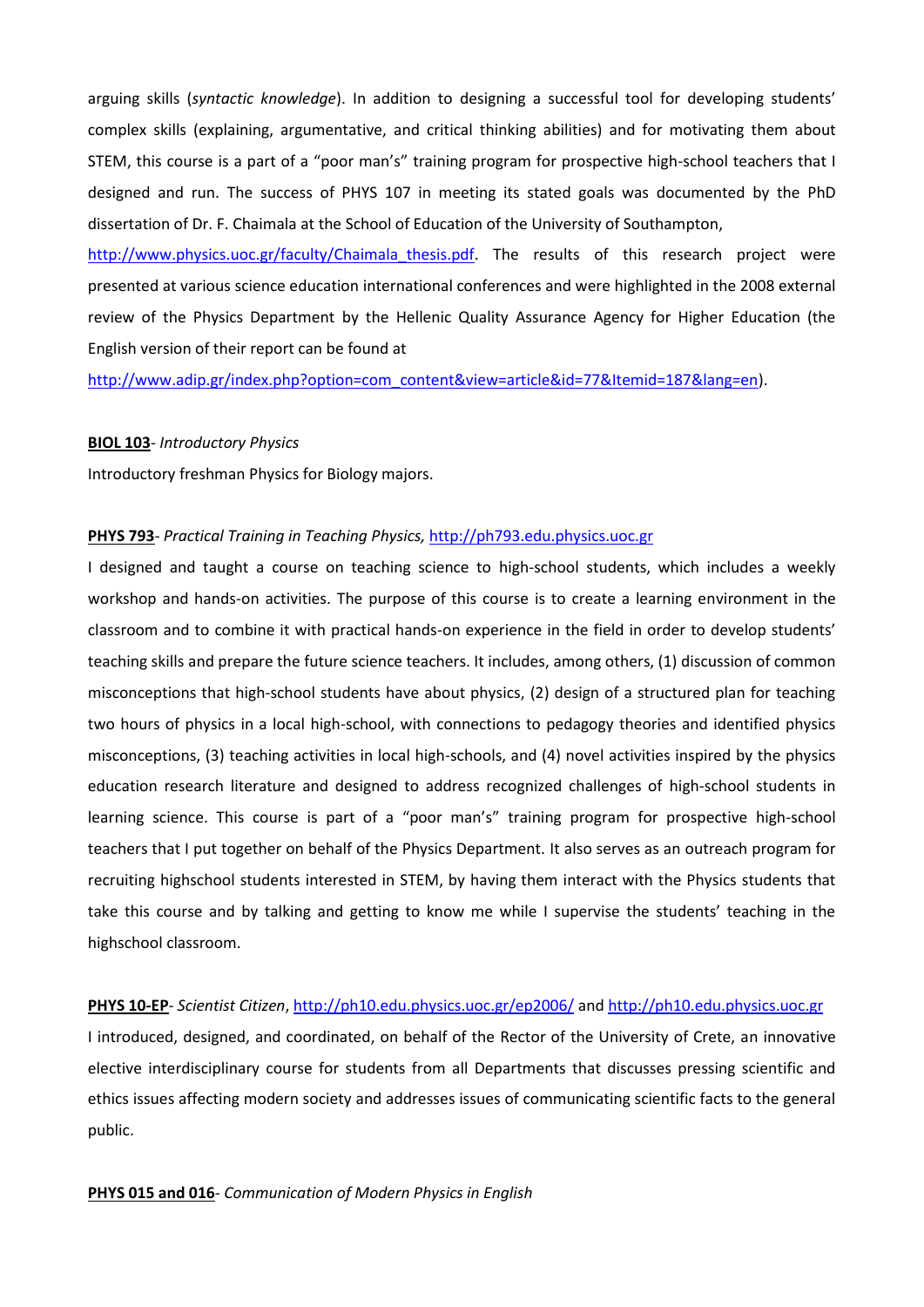I co-supervised the writing, scientific content, and oral presentation of a science paper as part of a weekly workshop taught by the "English for Specific Purposes" (ESP) teacher. This course aims to create a learning environment in the classroom to help develop students' skills on effective oral and written communication and dissemination of science topics.

**PHYS 104***- Topics of Modern Physics II.*

**PHYS 105***- Dissertation on Topics of Modern Physics.* 

### **TEACHING - Vanderbilt University**

**PHYS 116A***- Introductory Physics*,<http://www.vanderbilt.edu/AnS/physics/perakis/> Freshman Physics introductory course for Vanderbilt students interested in Engineering and Physics.

### **PHYS 330A***- Quantum Mechanics*

Graduate Quantum Mechanics core course.

## **PHYS 365***- Quantum Many-body Physics*

Graduate many-body physics course.

## **SOME SELECT PUBLICATIONS**

- 1. Femtosecond Magneto-Optics: Quantum Spin Switching in Step with Light, Optics and Photonics News, December 2013. Highlighted in "Year in Optics" as "…*one of the most exciting optics research to emerge in the preceding 12 months*"
- 2. *Femtosecond switching of magnetism via strongly correlated spin–charge quantum excitations*, T. Li, A. Patz, L. Mouchliadis, J. Yan, T. A. Lograsso, I. E. Perakis, and J. Wang, Nature **496,** 69 (2013).
- 3. *Ultrafast Observation of Critical Nematic Fluctuations and Giant Magnetoelastic Coupling in Iron Pnictides*, A. Patz, T. Li, S. Ran, R. Fernandes, S. Bud'ko, J. Schmalian, P. Canfield, I.E.Perakis and J. Wang, Nature Communications (2014).

[http://www.nature.com/ncomms/2014/140206/ncomms4229/full/ncomms4229.html?WT.ec\\_id=NCO](http://www.nature.com/ncomms/2014/140206/ncomms4229/full/ncomms4229.html?WT.ec_id=NCOMMS-20140212#author-information) [MMS-20140212#author-information](http://www.nature.com/ncomms/2014/140206/ncomms4229/full/ncomms4229.html?WT.ec_id=NCOMMS-20140212#author-information)

- *4. Quantum Control of Magnetic Memories by Tailoring Phase–Coherent Trains of Femtosecond Laser Pulses*, P. C. Lingos, J. Wang, and I. E. Perakis, Nature Scientific Reports (2014).
- *5. Dissecting excitonic and structural orders in a persisting charge density wave,* M. Porer, J.-M. Menard, U. Leierseder, H. Dachraoui, I. E. Perakis, J. Demsar, U. Heinzmann, K. Rossnagel, , and R. Huber, Nature Materials (2014).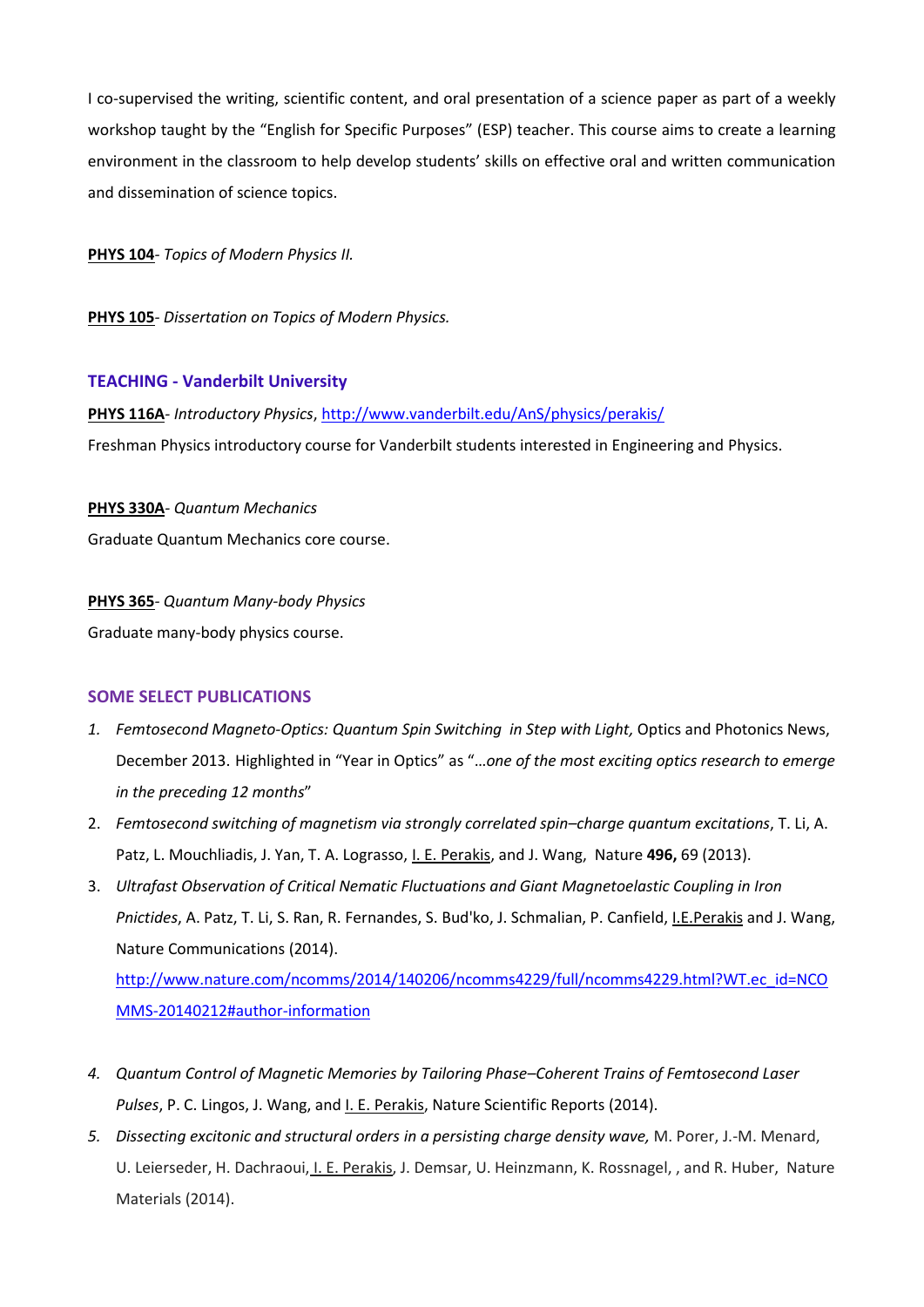- 6. *Theory of Photoexcited Femtosecond Spin–Charge Quantum Dynamics in Strongly Correlated Systems*, , P. C. Lingos, L. Mouhliadis, J. Wang, and I. E. Perakis, Physical Review B (2014).
- *7. Critical Slowing Down of Femtosecond Hole Spin Relaxation in Ferromagnetic Semiconductor GaMnAs,* A. Patz, T. Li, X. Liu, J. K. Furdyna, <u>I. E. Perakis</u>, and J. Wang, Physical Review B (2014).
- *8. Speeding of Transient Carrier Relaxation by Quantum Femtosecond Magnetism in a Strongly Correlated Manganite,* T. Li, A. Patz, J. Yan, T. A. Lograsso, I. E. Perakis, and J. Wang, Physical Review Letters (2014).
- 9. *Stimulated Near-Infrared Light Emission in Graphene,* I. E. Perakis, Physics 5, 43 (2012)*.*
- *10. Polariton Optical Nonlinearities and Reverse Saturable Absorption in Disordered J–aggregate Cyanine Dyes,* N. Somaschi, L. Mouchliadis, N. Healy, A. C. Peacock, D. G. Lidzey, I. E. Perakis, P. G. Savvidis, and P. G. Lagoudakis, Phys. Rev. Letters (2014).
- 11. *Femtosecond all-optical modulation of collective spin in the (Ga,Mn)As ferromagnet,* M. D. Kapetanakis*,*  J. Wang, and I. E. Perakis, J. Opt. Soc. Am. B **29**, A95 (2012).
- 12. *Ultrafast polariton population build–up mediated by molecular phonons in organic microcavities,* N. Somaschi, L. Mouchliadis, D. Coles, I. E. Perakis, P. Lagoudakis, D. G. Lidzey, and P. G Savvidis, Appl. Phys. Lett. **99**, 143303 (2011).
- 13. *All-optical four-state magnetization reversal in (Ga,Mn)As ferromagnetic semiconductors*, M. D. Kapetanakis, P. C. Lingos, C. Piermarocchi, J. Wang, and I. E. Perakis, Appl. Phys. Lett. **99**, 091111 (2011).
- *14. Strong Electronic Correlation Effects in Coherent Multidimensional Nonlinear Optical Spectroscopy*, M. E. Karadimitriou M. E., E. G. Kavousanaki, K. M. Dani, N. A. Fromer, and I. E. Perakis, J. Phys. Chem. B **115**, 5634 (2011).
- *15. Transient three-pulse four-wave mixing spectra of magnetoexcitons coupled with an incompressible quantum liquid,* M. E. Karadimitriou, E. G. Kavousanaki, I. E. Perakis, and K. M. Dani, Phys. Rev. B **82**, 165313 (2010).
- *16. Femtosecond Coherent Control of Spins in (Ga, Mn)As Ferromagnetic Semiconductors Using Light*, M. D. Kapetanakis, I. E. Perakis, K. J. Wickey, C. Piermarocchi, and J. Wang, Phys. Rev. Lett. **103**, 047404 (2009).
- *17. Ultrafast laser–induced coherent spin dynamics in ferromagnetic GaMnAs/GaAs structures*,J. Qi, Y. Xu, A. Steigerwald, X. Liu, J. K. Furdyna, I. E. Perakis, and N. H. Tolk, Phys. Rev. B **79,** 085304 (2009).
- *18. Memory Effects in the Photoinduced Femtsecond Rotation of Magnetization in the Ferromagnetic Semiconductor GaMnAs*, J. Wang, I. Cotoros, D. S. Chemla, X. Liu, J. K. Furdyna, J. Chovan, and I. E. Perakis, Appl. Phys. Lett. **94**, 021101 (2009).
- *19. Controlling the Interactions between Polaritons and Molecular Vibrations in strongly–coupled Organic Semiconductor Microcavities*, J. Chovan, I. E. Perakis, S. Ceccarelli, and D. G. Lidzey, Phys. Rev. B **78**, 045320 (2008).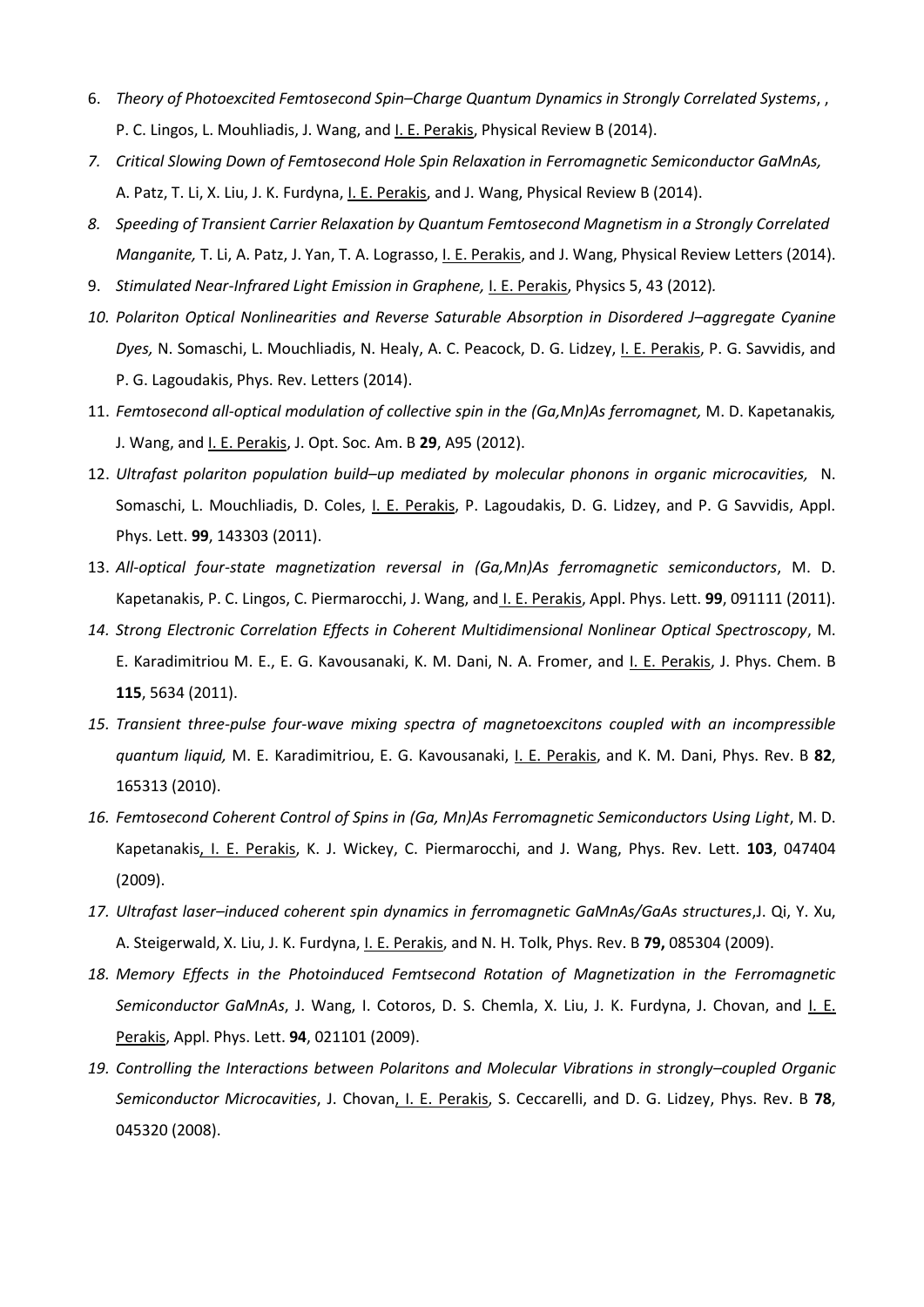- *20. Observation of an Inter–Landau–level Qunatum Coherence in Semiconductor Quantum Wells*, K. M. Dani, I. A. Cotoros, J. Wang, J. Tignon, D. S. Chemla, E. G. Kavousanaki, and I. E. Perakis, Phys Rev. B *Rapid Communication* **78**, 041301 (2008).
- 21. *Spin dynamics in (III,Mn)V ferromagnetic semiconductors: the role of correlations*, M. Kapetanakis and I. E. Perakis, Phys. Rev. Letters **101**, 097201 (2008).
- *22. Magnetization Relaxation and Collective Spin Excitations in Correlated Double–Exchange Ferromagnets*, M. Kapetanakis and I. E. Perakis, Phys. Rev. B **78**, 155110 (2008).
- 23. *Femtosecond control of the magnetization in ferromagnetic semiconductors,* J. Chovan and I. E. Perakis, Phys. Rev. B **77**, 085321 (2008).
- 24. *Linear and ultrafast optical spectroscopy in the regime of the quantum Hall effect*, K. A. Brooks, B. Su, P. Schroter, C. Heyn, D. Heitmann, W. Wegscheider, V. M. Apalkov, T. Chakraborty, I. E. Perakis, and C. Schueller, Phys. Stat. Sol. B **245**, 321 (2008).
- *25. Non–Heisenberg spin dynamics of double exchange ferromagnets with Coulomb interaction*, M. D. Kapetanakis and I.E. Perakis, Phys. Rev. B *Rapid Communication* **75**, 140401, (2007).
- *26. Coherent Magnetization Precession in GaMnAs induced by Ultrafast Optical Excitation*, J. Qi, Y. Xu, N. H. Tolk, X. Liu, J. K. Furdyna, and I. E. Perakis, Appl. Phys. Lett. **91**, 112506 (2007).
- 27. Nonlinear Optical studies of the Transient Coherence in the Quantum Hall System, K.M. Dani, E. G. Kavousanaki, J. Tignon, D. S. Chemla, and I. E. Perakis, Solid State Commun. **140,** 72 (2006).
- 28. *Ultrafast dynamics of coherences in the quantum Hall system*, K.M. Dani, J. Tignon, M. Breit, D.S. Chemla, E.G. Kavousanaki, and I.E. Perakis, Phys. Rev. Lett. **97**, 057401 (2006).
- 29. *Ultrafast light-induced magnetization dynamics of ferromagnetic semiconductors*, J. Chovan, E. G. Kavousanaki, and I. E. Perakis, Phys. Rev. Lett. **96**, 057402 (2006).
- 30. *Three-body correlation effects on the spin dynamics of double-exchange ferromagnets*, M.D. Kapetanakis, A. Manousaki, and I.E. Perakis, Phys. Rev. B **73,** 174424 (2006).
- 31. *Theory of ultrafast exciton dynamics in the Quantum Hall system*, I. E. Perakis and E. G. Kavousanaki, Chemical Physics **318**, 118 (2005).
- 32. *Coherent ultrafast dynamics in the quantum Hall effect regime*, I. E. Perakis and D. S. Chemla, Solid State Commun. **127**, 147 (2003).
- *33. Ultrafast nonlinear optical response of strongly correlated systems: Dynamics in the quantum Hall effect regime*, A. T. Karathanos, I. E. Perakis, N. A. Fromer, and D. S. Chemla, Phys. Rev B **67**, 035316 (2003).
- 34. *Exciton Developments*, I. E. Perakis, Nature **417**, 33 (2002).
- *35. Dynamics of Inter–Landau–level Excitations of a Two–Dimensional Electron Gas in the Quantum Hall Regime*, N. A. Fromer, C. E. Lai, D. S. Chemla, I. E. Perakis, D. Driscoll, and A. C. Gossard, Phys. Rev. Lett**. 89**, 067401 (2002).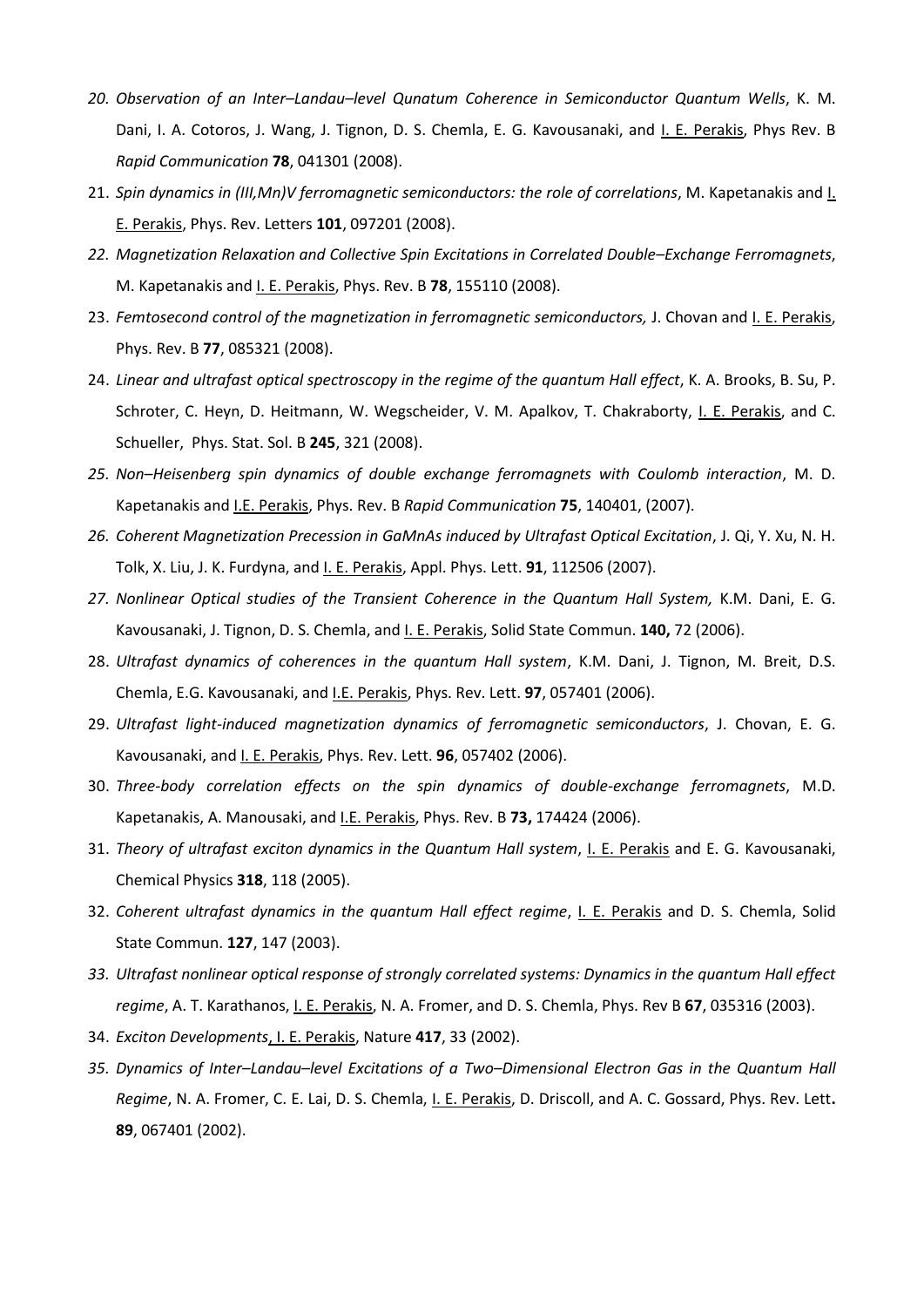- 36. *Coulomb correlations in a two-dimensional electron gas in large magnetic fields*, N. A. Fromer, C. Schuller, C. E. Lai, D. S. Chemla, I. E. Perakis, D. Driscoll, and A. C. Gossard, Phys. Rev. B **66**, 205314 (2002).
- *37. Ultrafast Spin Dynamics in GaAs/GaSb/InAs Heterostructures Probed by Second Harmonic Generation,* Yu. D. Glinka, T. V. Shahbazyan, I. E. Perakis, N. H. Tolk, X. Liu, Y. Sasaki and J. K. Furdyna, Appl. Phys. Lett. **81**, 220 (2002)
- *38. Ultrafast Dynamics of Interfacial Electric Fields in Semiconductor Heterostructures Monitored by Pump– probe Second Harmonic Generation*, Yu. D. Glinka, T. V. Shahbazyan, I. E. Perakis, N. H. Tolk, X. Liu, Y. Sasaki and J. K. Furdyna, Appl. Phys. Lett. **81**, 3717 (2002).
- 39. *Luminescence from Highly Excited Nanorings: Luttinger Liquid Description*, T. V. Shahbazyan, I. E. Perakis, and M. E. Raikh, Phys. Rev. B **64,** 115317 (2001).
- 40. *Observation of strongly damped GHz phonon-polariton oscillations in LaCaMnO*, Y. H. Ren, X. H. Zhang, G. Lupke, M. Schneider, M. Onellion, I. E. Perakis, Y. F. Hu, and Qi Li, Phys. Rev. B **64**, 144401 (2001).
- 41. *Evidence for two coupled subsystems in the superconducting state of LaSrCuO4*, S. Rast, M. L. Schneider, M. Onellion, X. H. Zeng, Weidong Si, X. Xi, M. Abrecht, D. Ariosa, D. Pavuna, Y. H. Ren, G. Lupke, and I.E. Perakis, Phys. Rev. B **64**, 214505 (2001).
- *42. Ultrafast Electron Trapping Times in Low–temperature Grown Gallium Arsenide: The Effect of the Arsenic Precipitate Spacing and Size*, P. A. Loukakos, C. Kalpouzos, I. E. Perakis, Z. Hatzopoulos, M. Logaki, and C. Fotakis, Appl. Phys. Lett. **79,** 2883 (2001)*.*
- 43. *Spin Correlations in Nonlinear Optical Response: Light–induced Kondo Effect*, T. V. Shahbazyan, I. E. Perakis, and M. E. Raikh, Phys. Rev. Lett**. 84,** 5896 (2000).
- *44. Femtosecond Coherent Dynamics of the Fermi Edge Singularity–Exciton Hybrid,* T. V. Shahbazyan, N. Primozich, I. E. Perakis, and D. S. Chemla, Phys. Rev. Lett. **84,** 2006 (2000).
- 45. *Coherent Ultrafast Optical Dynamics of the Fermi Edge Singularity*, N. Primozich, T. V. Shahbazyan, I. E. Perakis, and D. S. Chemla, Phys. Rev. B **61**, 2041 (2000).
- 46. *Ultrafast Coulomb–induced Dynamics of Quantum Well Magnetoexcitons*, T. V. Shahbazyan, N. Primozich, and I. E. Perakis, Phys. Rev. B **62**, 15925 (2000).
- 47. *Many–body Correlation Effects in the Ultrafast Non–linear Optical Response of Confined Fermi Seas*, I. E. Perakis and T. V. Shahbazyan, Surface Science Reports **40**, 1 (2000).
- 48. *Surface Collective Excitations in Ultrafast Pump–probe Spectroscopy of Metal Nanoparticles*, T. V. Shahbazyan and I. E Perakis, Chemical Physics **251**, 37 (2000).
- 49. *Electronic Dephasing in the Quantum Hall Regime*, N. A. Fromer, C. Schueller, D. S. Chemla, T. V. Shahbazyan, I. E. Perakis, K. Maranowski, and A. C. Gossard, Phys Rev. Lett. **83,** 4646 (1999).
- *50. Size–dependent Correlation Effects in the Ultrafast Optical Dynamics of Metal Nanoparticles*, T. V. Shahbazyan and I. E Perakis, Phys. Rev. B **60**, 9090 (1999).